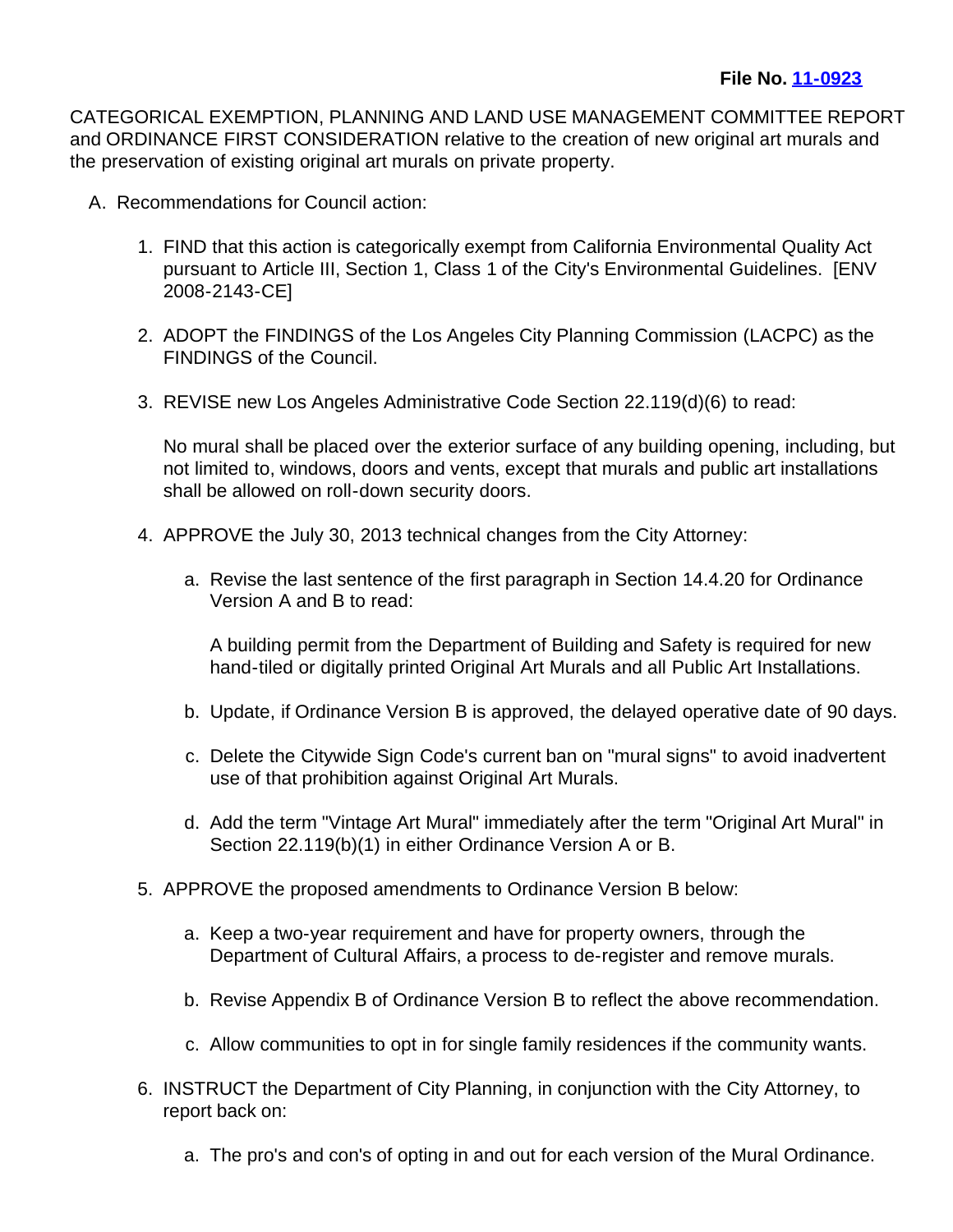- b. How to streamline each process for opting in and opting out.
- c. The adjudication process when there are controversies regarding a mural, whether the mural is hate speech, obscene speech or art.
- d. The adjudication process should a neighborhood or Neighborhood Council want to opt out.
- B. SUBMITS WITHOUT RECOMMENDATION the recommendation of the City Attorney, SUBJECT TO THE APPROVAL OF THE MAYOR:

ADOPT the accompanying ORDINANCE Version A or B, along with any amendments made during Council consideration of this matter.

Fiscal Impact Statement: None submitted by the City Attorney and the LACPC. Neither the City Administrative Officer nor the Chief Legislative Analyst has completed a financial analysis of this report.

**Community Impact Statement: Yes** 

| Support Proposal:        | LA-32 Neighborhood Council<br>Reseda Neighborhood Council<br>Silver Lake Neighborhood Council<br>Winnetka Neighborhood Council                                                |
|--------------------------|-------------------------------------------------------------------------------------------------------------------------------------------------------------------------------|
| Against Proposal:        | Valley Village Neighborhood Council<br>Mid-City Neighborhood Council<br>Encino Neighborhood Council<br>Greater Wilshire Neighborhood Council<br>Westside Neighborhood Council |
| <b>General Comments:</b> | North Hills West Neighborhood Council<br>West Hills Neighborhood Council<br><b>Studio City Neighborhood Council</b><br><b>Glassell Park Neighborhood Council</b>              |

## **(10 VOTES REQUIRED ON SECOND READING)**

## **Summary**

At a regular meeting held on July 30, 2013 (continued from November 20, 2012 and January 15, 2013), the Planning and Land Use Management Committee considered reports from the City Attorney, the Department of City Planning (DCP) and the Department of Cultural Affairs (DCA) and Ordinance relative to the creation of new original art murals and the preservation of existing original art murals on private property. Staff from the DCP, DCA and City Attonrey's Office gave the Committee background information on the matter. City Attorney's Office staff also asked the Committee to approve technical changes. Members of the public as well as staff from the Council Offices spoke.